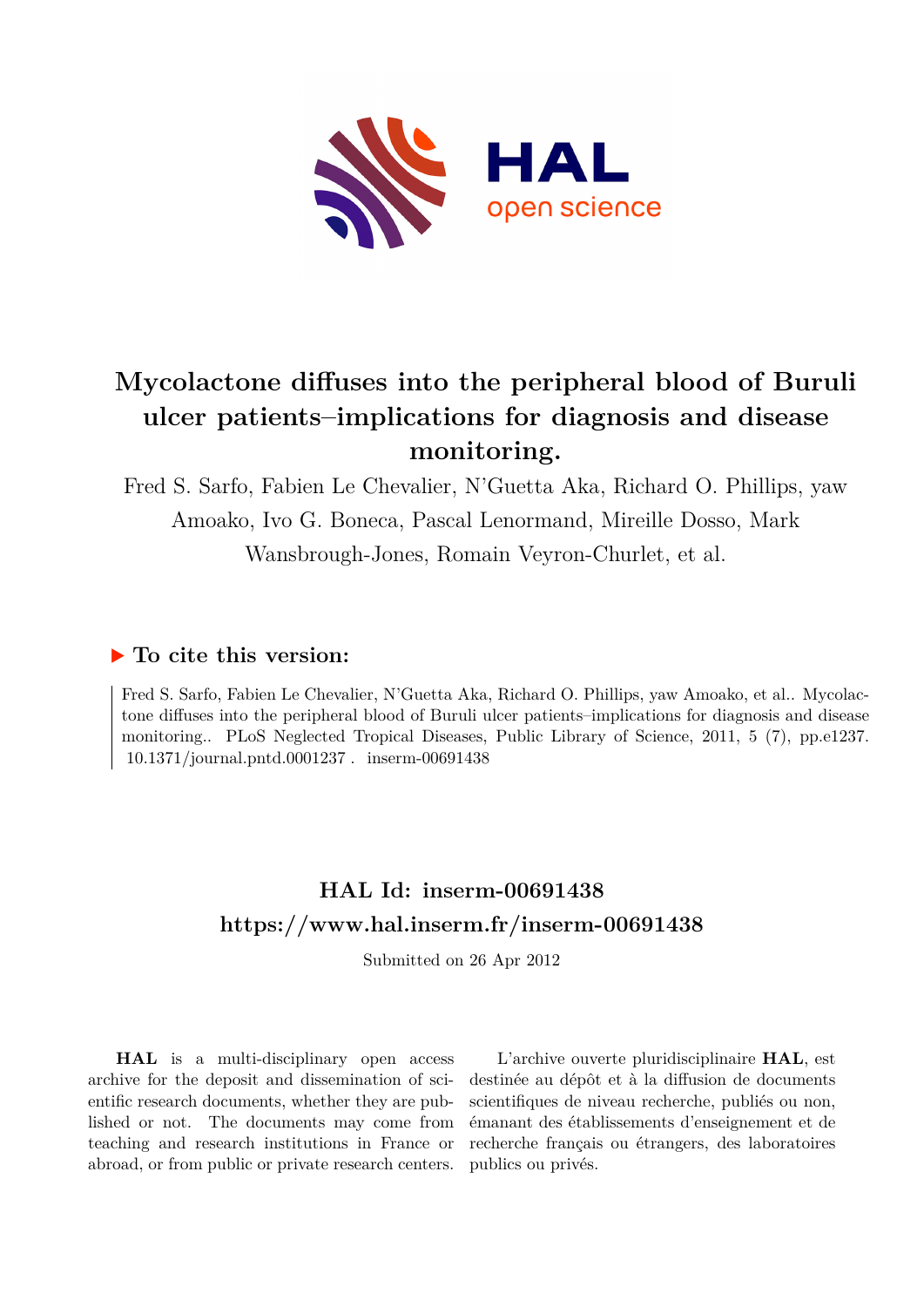# Mycolactone Diffuses into the Peripheral Blood of Buruli Ulcer Patients - Implications for Diagnosis and Disease Monitoring

Fred S. Sarfo<sup>19</sup>, Fabien Le Chevalier<sup>29</sup>, N'Guetta Aka<sup>3</sup>, Richard O. Phillips<sup>1,4</sup>, Yaw Amoako<sup>1</sup>, Ivo G. Boneca<sup>5,6</sup>, Pascal Lenormand<sup>7</sup>, Mireille Dosso<sup>3</sup>, Mark Wansbrough-Jones<sup>8</sup>, Romain Veyron-Churlet<sup>2</sup>, Laure Guenin-Macé $^2$ , Caroline Demangel $^{\mathbf{2}\ast}$ 

1 Komfo Anokye Teaching Hospital, Kumasi, Ghana, 2 Institut Pasteur, Pathogénomique Mycobactérienne Intégrée, Paris, France, 3 Institut Pasteur, Mycobactéries Tuberculeuses et Atypiques, Abidjan, Côte d'Ivoire, 4 Kwame Nkrumah University of Science and Technology, Kumasi, Ghana, 5 Institut Pasteur, Biologie et Génétique de la Paroi Bactérienne, Paris, France, 6 INSERM, Groupe AVENIR, Paris, France, 7 Institut Pasteur, Plateforme Protéomique, Paris, France, 8 St George's University of London, London, United Kingdom

## Abstract

Background: Mycobacterium ulcerans, the causative agent of Buruli ulcer (BU), is unique among human pathogens in its capacity to produce a polyketide-derived macrolide called mycolactone, making this molecule an attractive candidate target for diagnosis and disease monitoring. Whether mycolactone diffuses from ulcerated lesions in clinically accessible samples and is modulated by antibiotic therapy remained to be established.

Methodology/Principal Finding: Peripheral blood and ulcer exudates were sampled from patients at various stages of antibiotic therapy in Ghana and Ivory Coast. Total lipids were extracted from serum, white cell pellets and ulcer exudates with organic solvents. The presence of mycolactone in these extracts was then analyzed by a recently published, fieldfriendly method using thin layer chromatography and fluorescence detection. This approach did not allow us to detect mycolactone accurately, because of a high background due to co-extracted human lipids. We thus used a previously established approach based on high performance liquid chromatography coupled to mass spectrometry. By this means, we could identify structurally intact mycolactone in ulcer exudates and serum of patients, and evaluate the impact of antibiotic treatment on the concentration of mycolactone.

Conclusions/Significance: Our study provides the proof of concept that assays based on mycolactone detection in serum and ulcer exudates can form the basis of BU diagnostic tests. However, the identification of mycolactone required a technology that is not compatible with field conditions and point-of-care assays for mycolactone detection remain to be worked out. Notably, we found mycolactone in ulcer exudates harvested at the end of antibiotic therapy, suggesting that the toxin is eliminated by BU patients at a slow rate. Our results also indicated that mycolactone titres in the serum may reflect a positive response to antibiotics, a possibility that it will be interesting to examine further through longitudinal studies.

Citation: Sarfo FS, Le Chevalier F, Aka N, Phillips RO, Amoako Y, et al. (2011) Mycolactone Diffuses into the Peripheral Blood of Buruli Ulcer Patients - Implications for Diagnosis and Disease Monitoring. PLoS Negl Trop Dis 5(7): e1237. doi:10.1371/journal.pntd.0001237

Editor: Pamela L. C. Small, University of Tennessee, United States of America

Received March 2, 2011; Accepted May 25, 2011; Published July 19, 2011

Copyright: © 2011 Sarfo et al. This is an open-access article distributed under the terms of the Creative Commons Attribution License, which permits unrestricted use, distribution, and reproduction in any medium, provided the original author and source are credited.

Funding: The authors gratefully acknowledge the Association Française Raoul Follereau for financial support. They also thank the Region Ile de France for granting RVC a post-doctoral fellowship "DIM Maladies Infectieuses, Parasitaires et Nosocomiales Emergentes," and the European Foundation Initiative on Neglected Tropical Diseases (EFINTD) for granting RP a post-doctoral fellowship. The funders had no role in study design, data collection and analysis, decision to publish, or preparation of the manuscript.

Competing Interests: The authors have declared that no competing interests exist.

\* E-mail: demangel@pasteur.fr

**.** These authors contributed equally to this work.

## Introduction

Buruli ulcer (BU), caused by *Mycobacterium ulcerans*, is the third most common mycobacterial disease after tuberculosis and leprosy and represents an emerging threat [1,2]. Since the late 1980s, the disease has been developing throughout West and Central Africa, prompting the WHO in 1998 to initiate an awareness and control campaign (http://www.who.int/gtb-buruli). Although efficient [3,4,5,6,7], current treatment protocols recommend the daily administration of oral rifampicin and intramuscular streptomycin for 8 weeks, with

additional surgical intervention when necessary. To control the emergence of BU and to improve the management of the disease, it is vital to develop new tools for early diagnosis and treatment monitoring. A distinctive feature of M. ulcerans among human pathogens is the production of mycolactone [8], a macrocyclic polyketide playing a critical role in bacterial virulence (reviewed in [9,10]). We have recently demonstrated the presence of intact mycolactone in punch biopsies from all forms of BU disease, before and during antibiotic therapy [11]. Moreover, there is evidence from mouse studies that mycolactone may diffuse into the peripheral blood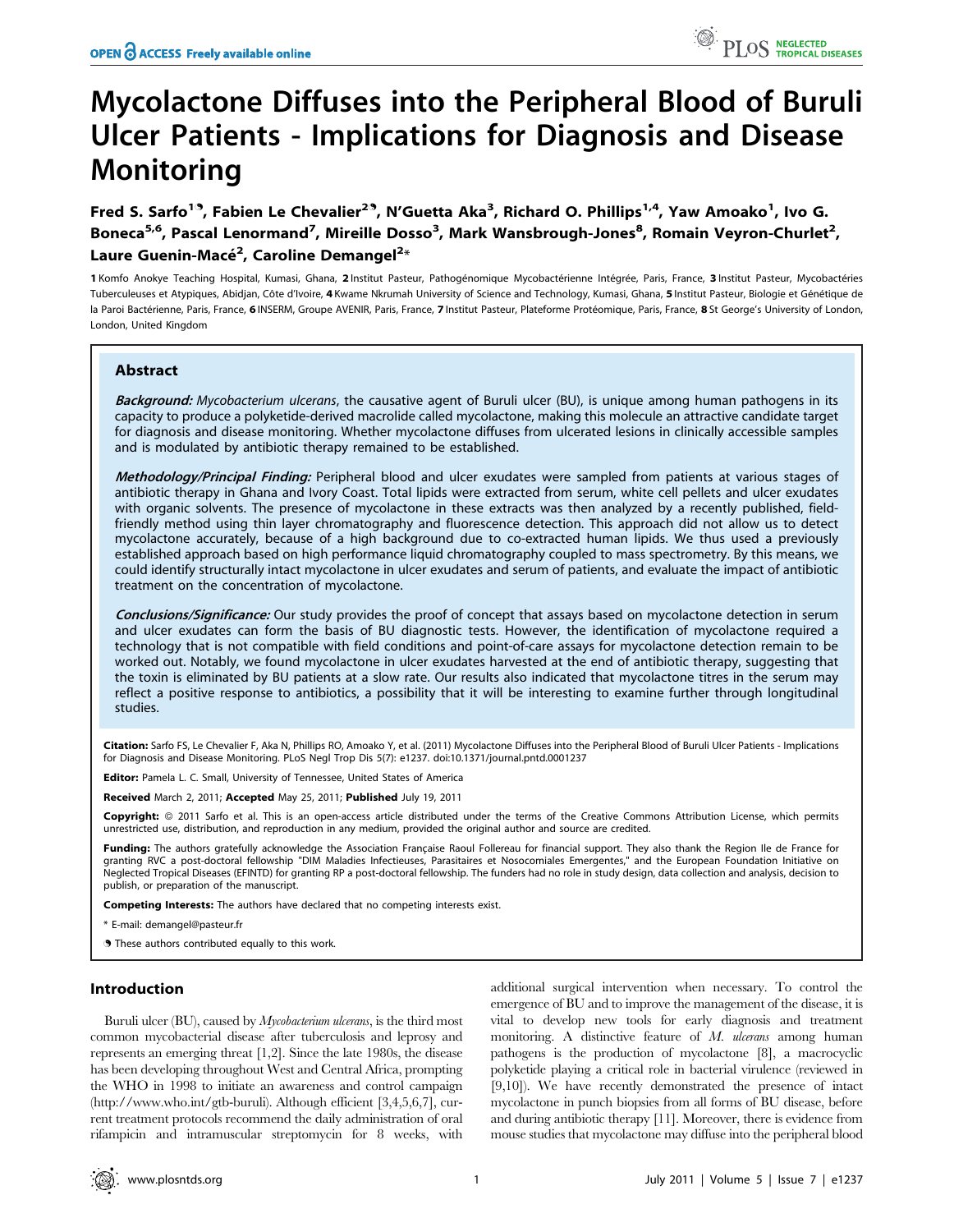#### Author Summary

Mycolactone is a diffusible cytotoxin produced by Mycobacterium ulcerans, the causative agent of the skin disease Buruli ulcer. In a previous study using animal models, we reported that mycolactone released by cutaneous foci of infection gains access to the peripheral blood. Here we investigated whether mycolactone circulates in human patients and is detectable in clinically accessible samples. Using a combination of solvent extraction, high performance liquid chromatography and mass spectrometry analysis, we found that structurally intact mycolactone was present in ulcer exudates obtained from wound swabs and in the serum of patients. Unexpectedly, high titres of mycolactone were detected in ulcer exudates after completion of antibiotic treatment. In contrast, mycolactone could only be detected in the serum of newly diagnosed patients. Our results demonstrate that mycolactone detection in serum and ulcer exudates may be used to diagnose BU. Moreover, they suggest that the kinetics of mycolactone concentration in serum may be indicative of the clinical response of patients to antibiotic therapy.

[12]. Here we used chemical approaches to determine if mycolactone is present in blood samples and ulcer exudates obtained noninvasively at various stages of antibiotic therapy.

## Methods

#### Patient cohorts

Patients were recruited if they met the WHO clinical case definition of BU disease; were not pregnant; had no history of tuberculosis, leprosy, or liver, kidney, or hearing impairment. All subjects provided written informed consent (thumb print of parent or guardian in the case of children, depending on literacy). A cross-section of patients with BU disease were recruited which included a spectrum of patients yet to initiate antibiotic therapy, some at various stages of antibiotic treatment and few who had completed treatment. Healthy controls from the same endemic area were included. In Ghana, patients were recruited by local health workers from villages near Tepa Government Hospital in the Ahafo Ano North District of Ghana, where there is a high prevalence of BU. The study protocol was approved by the ethics review committees at the School of Medical Sciences, Kwame Nkrumah University of Science and Technology, Kumasi, Ghana. In Ivory Coast, patients were either recruited from the Djekanou General Hospital or detected by a mobile medical team actively screening the district of Abidjan. The study protocol was approved by the national ethic review committee.

#### Diagnosis and treatment

To confirm the clinical diagnosis, punch biopsy specimens of 4 mm diameter (Ghana) or ulcer exudates (Ivory Coast) were tested by PCR for the IS2404 repeat sequence, which is characteristic of M. ulcerans. Positive patients were treated with 10 mg/kg oral rifampicin and 15 mg/kg intramuscular streptomycin daily, administered at village health posts under direct observation, according to the WHO recommendations. Only IS2404 positive samples were considered for analysis of mycolactone presence.

#### Mycolactone standard

Mycolactone was extracted from M. ulcerans 1615 (ATCC 35840), as previously described [12]. In brief, bacteria were cultivated in Middlebrook 7H9 broth (Difco) enriched with 10% oleic acid-albumin-dextrose-catalase (OADC, Becton Dickinson) for 4 weeks in spinner flasks at  $30^{\circ}$ C. Total lipids were extracted from bacterial cell pellets with  $2/1$  CHCl<sub>3</sub>/MeOH (v/v) for 20 h at  $4^{\circ}$ C. After separation from the aqueous phase following the addition of 20%  $H_2O$  (w/v), the organic phase was dried. The resulting material was resuspended in ice-cold acetone and



Figure 1. Comparison of the performances of the TLC-Fluo and HPLC approaches for mycolactone quantitative detection. A representative picture of the fluorescent signals and elution peaks obtained for mycolactone (10–500 ng) detection by TLC-Fluo (A) and HPLC (B) are shown, with the corresponding standard curves (C). Arbitrary units correspond to fluorescence intensity of the mycolactone band (TLC-Fluo) and area of the mycolactone elution peak (HPLC). Similar results were obtained in at least three independent experiments. doi:10.1371/journal.pntd.0001237.g001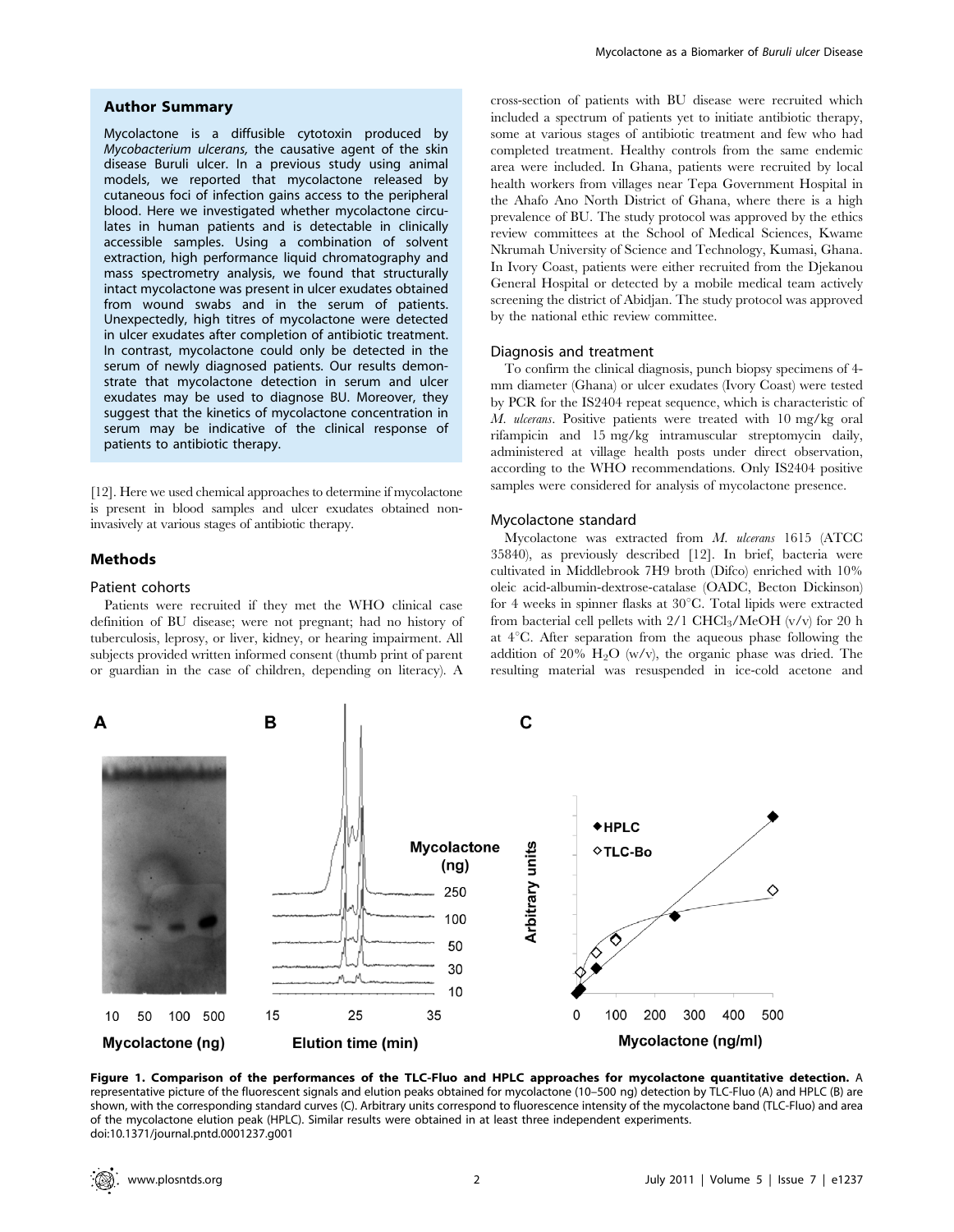

Figure 2. Structurally intact mycolactone is detected in ulcer exudates of BU patients. (A) Example of the fluorescence signals given by ulcer exudates (lanes 2–5), compared to pure mycolactone (lane 1) following analysis by TLC-Fluo. The band corresponding to mycolactone is designated by an asterisk. (B) HPLC elution profiles are shown for reference mycolactone (100 ng) and for one representative ulcer exudate among the 20 positive ones. The corresponding MS/MS spectra are presented, with mycolactone parent ion (P.I.) and products designated by asterisks. Similar MS/MS spectra were obtained from HPLC elution peaks collected from three positive patients. doi:10.1371/journal.pntd.0001237.g002

incubated for 20 h at  $-20^{\circ}$ C. The acetone-soluble fraction was then dried, resuspended in ethanol, and loaded onto a silica gel TLC plate and eluted with  $90/9/1$  CHCl<sub>3</sub>/MeOH/H<sub>2</sub>O as the mobile phase. The yellow band corresponding to mycolactone (retention factor of 0.2) was then scraped and mycolactone eluted from silica particles using  $2/1$  CHCl<sub>3</sub>/MeOH (v/v). Following solvent evaporation, purified mycolactone was resuspended in ethanol. The concentration of the resulting solution was determined by UV absorption, as described [13].

## Mycolactone detection by coupling to 2-naphtalene boronic acid (TLC-Fluo)

As recently described [13], mycolactone or lipid extracts were applied to a silica gel TLC plate and eluted with  $90/9/1$  CHCl<sub>3</sub>/  $MeOH/H<sub>2</sub>O$  as the mobile phase. The eluted TLC plate was briefly warmed on a hot plate to evaporate the organic solvents, and quickly immersed into a 0.1 M acetone solution of 2 naphtalene boronic acid (Sigma), then heated to  $100^{\circ}$ C for  $5\sim10$ seconds. The TLC plate was then irradiated with a UV reader equipped with a 312 nm lamp.

#### Mycolactone detection by HPLC/MS/MS

Mycolactone or lipid extracts were also analyzed by High Performance Liquid Chromatography coupled to Mass Spectrometry (HPLC/MS/MS). We used a Shimadzu HPLC fitted with a BDS Hypersil C8 column  $(5 \text{ µm}, 4.6 \times 250 \text{ mm})$ , with UV detection at 360 nm. Mycolactone was eluted by a 60 min gradient from 50 to 95% acetonitrile in water after 22 min. Fractions of interest were collected in glass tubes and analysed on a QSTAR XL, AB-MDS-SCIEX mass spectrometer with an electrospray ion source and the following parameters: ion spray voltage (IS), 5200 v; curtain gas (CUR), 25; gas 1 (GS1), 5;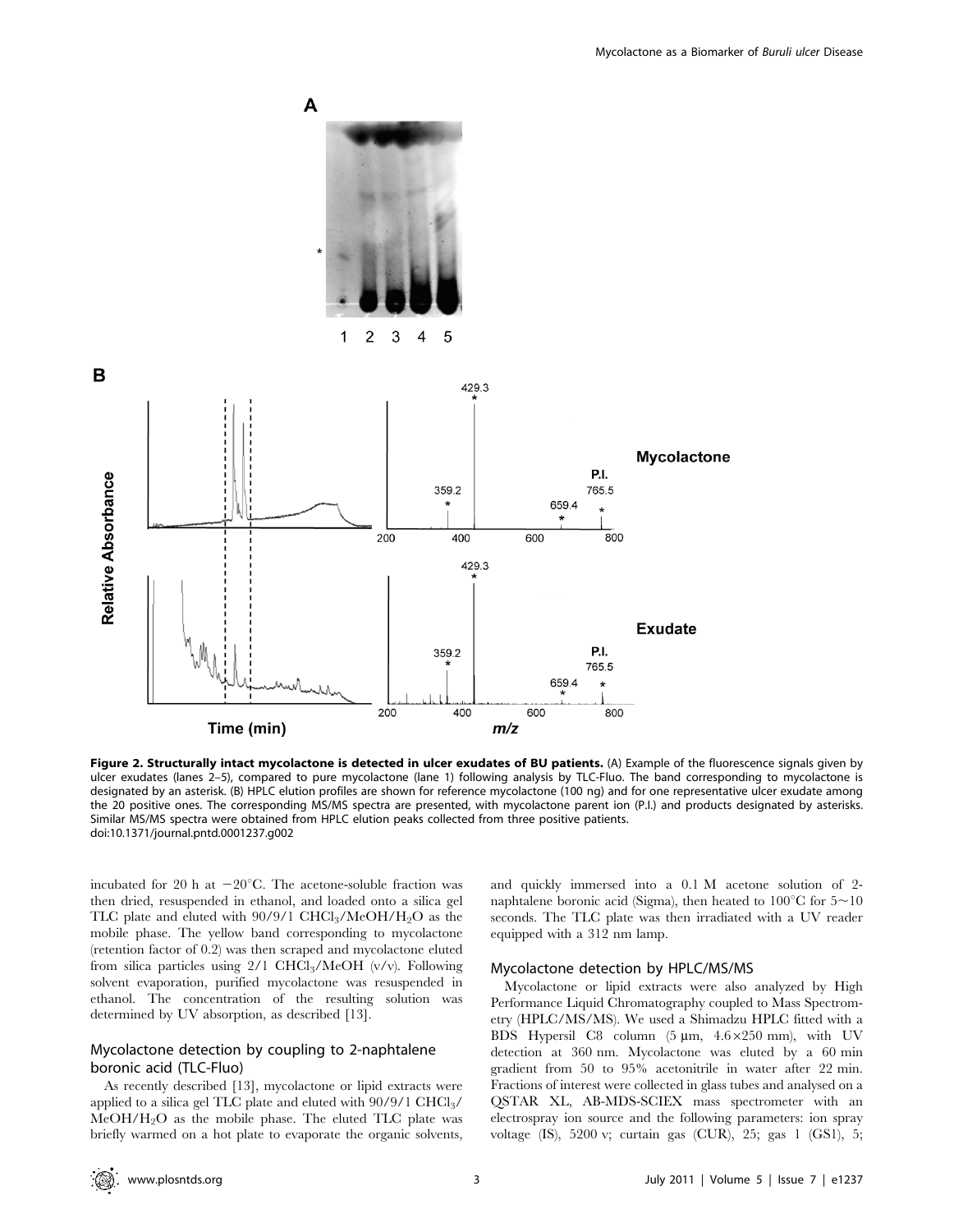Table 1. Characteristics of patients and controls.

| Gender (M/F) <sup>b</sup><br><b>HPLC<sup>c</sup></b><br>Age <sup>a</sup><br><b>Number</b><br>6<br>50<br>23.3<br>0/6<br>13<br>16.7<br>100<br>7/6<br>100<br>$\overline{4}$<br>20.7<br>0/4<br><b>NA</b><br><b>NA</b><br><b>NA</b><br><b>NA</b><br>Gender (M/F) <sup>b</sup><br>TLC-Bo <sup>c</sup><br><b>Number</b><br>Age <sup>a</sup><br>8<br>13.1<br>5/3<br>50<br>6<br>19.8<br>3/3<br>17<br>29.2<br>2/2<br>25<br>4<br>32.0<br>1/0<br>$\pmb{0}$<br>$\mathbf{1}$<br>Gender (M/F) <sup>b</sup><br><b>HPLC<sup>c</sup></b><br><b>Number</b><br>Age <sup>a</sup><br>5<br><b>ND</b><br>60<br><b>ND</b><br>8<br>1/3<br>12<br>23.5<br>$\overline{4}$<br>19.7<br>2/5<br>$\mathbf 0$<br>3<br><b>ND</b><br>$\pmb{0}$<br><b>ND</b><br>Gender (M/F) <sup>b</sup><br><b>HPLC<sup>c</sup></b><br>Age <sup>a</sup><br><b>Number</b><br>15<br>21.1<br>9/6<br>$\pmb{0}$<br>20<br>9/11<br>$\mathbf 0$<br>24.9<br>7<br>24.7<br>4/3<br>$\mathbf 0$<br>14.2<br>1/3<br>$\pmb{0}$<br>$\overline{4}$<br>Gender (M/F) <sup>b</sup><br><b>HPLC<sup>c</sup></b><br><b>Number</b><br>Age <sup>a</sup><br>$\overline{3}$<br>33.3<br>1/2<br>$\mathbf 0$<br>26.0<br>2/2<br>$\mathbf 0$<br>4<br>0/5<br>5<br>19.6<br>$\mathbf 0$<br>2/2<br>$\pmb{0}$<br>30.0<br>4 |                                     |  |  |
|---------------------------------------------------------------------------------------------------------------------------------------------------------------------------------------------------------------------------------------------------------------------------------------------------------------------------------------------------------------------------------------------------------------------------------------------------------------------------------------------------------------------------------------------------------------------------------------------------------------------------------------------------------------------------------------------------------------------------------------------------------------------------------------------------------------------------------------------------------------------------------------------------------------------------------------------------------------------------------------------------------------------------------------------------------------------------------------------------------------------------------------------------------------------------------------------------------------------------------|-------------------------------------|--|--|
|                                                                                                                                                                                                                                                                                                                                                                                                                                                                                                                                                                                                                                                                                                                                                                                                                                                                                                                                                                                                                                                                                                                                                                                                                                 | <b>Ulcer exudates</b>               |  |  |
|                                                                                                                                                                                                                                                                                                                                                                                                                                                                                                                                                                                                                                                                                                                                                                                                                                                                                                                                                                                                                                                                                                                                                                                                                                 | Befored                             |  |  |
|                                                                                                                                                                                                                                                                                                                                                                                                                                                                                                                                                                                                                                                                                                                                                                                                                                                                                                                                                                                                                                                                                                                                                                                                                                 | Duringe                             |  |  |
|                                                                                                                                                                                                                                                                                                                                                                                                                                                                                                                                                                                                                                                                                                                                                                                                                                                                                                                                                                                                                                                                                                                                                                                                                                 | Afterf                              |  |  |
|                                                                                                                                                                                                                                                                                                                                                                                                                                                                                                                                                                                                                                                                                                                                                                                                                                                                                                                                                                                                                                                                                                                                                                                                                                 | Ctrlg                               |  |  |
|                                                                                                                                                                                                                                                                                                                                                                                                                                                                                                                                                                                                                                                                                                                                                                                                                                                                                                                                                                                                                                                                                                                                                                                                                                 | <b>Serum samples</b><br>(Ghana)     |  |  |
|                                                                                                                                                                                                                                                                                                                                                                                                                                                                                                                                                                                                                                                                                                                                                                                                                                                                                                                                                                                                                                                                                                                                                                                                                                 | Before <sup>d</sup>                 |  |  |
|                                                                                                                                                                                                                                                                                                                                                                                                                                                                                                                                                                                                                                                                                                                                                                                                                                                                                                                                                                                                                                                                                                                                                                                                                                 | During <sup>e</sup>                 |  |  |
|                                                                                                                                                                                                                                                                                                                                                                                                                                                                                                                                                                                                                                                                                                                                                                                                                                                                                                                                                                                                                                                                                                                                                                                                                                 | Afterf                              |  |  |
|                                                                                                                                                                                                                                                                                                                                                                                                                                                                                                                                                                                                                                                                                                                                                                                                                                                                                                                                                                                                                                                                                                                                                                                                                                 | Ctrl <sup>g</sup>                   |  |  |
|                                                                                                                                                                                                                                                                                                                                                                                                                                                                                                                                                                                                                                                                                                                                                                                                                                                                                                                                                                                                                                                                                                                                                                                                                                 | Serum samples<br>(Ivory Coast)      |  |  |
|                                                                                                                                                                                                                                                                                                                                                                                                                                                                                                                                                                                                                                                                                                                                                                                                                                                                                                                                                                                                                                                                                                                                                                                                                                 | <b>Befored</b>                      |  |  |
|                                                                                                                                                                                                                                                                                                                                                                                                                                                                                                                                                                                                                                                                                                                                                                                                                                                                                                                                                                                                                                                                                                                                                                                                                                 | Duringe                             |  |  |
|                                                                                                                                                                                                                                                                                                                                                                                                                                                                                                                                                                                                                                                                                                                                                                                                                                                                                                                                                                                                                                                                                                                                                                                                                                 | Afterf                              |  |  |
|                                                                                                                                                                                                                                                                                                                                                                                                                                                                                                                                                                                                                                                                                                                                                                                                                                                                                                                                                                                                                                                                                                                                                                                                                                 | Ctrlg                               |  |  |
|                                                                                                                                                                                                                                                                                                                                                                                                                                                                                                                                                                                                                                                                                                                                                                                                                                                                                                                                                                                                                                                                                                                                                                                                                                 | <b>Mononuclear cells</b><br>(Ghana) |  |  |
|                                                                                                                                                                                                                                                                                                                                                                                                                                                                                                                                                                                                                                                                                                                                                                                                                                                                                                                                                                                                                                                                                                                                                                                                                                 | Before <sup>d</sup>                 |  |  |
|                                                                                                                                                                                                                                                                                                                                                                                                                                                                                                                                                                                                                                                                                                                                                                                                                                                                                                                                                                                                                                                                                                                                                                                                                                 | Duringe                             |  |  |
|                                                                                                                                                                                                                                                                                                                                                                                                                                                                                                                                                                                                                                                                                                                                                                                                                                                                                                                                                                                                                                                                                                                                                                                                                                 | Afterf                              |  |  |
|                                                                                                                                                                                                                                                                                                                                                                                                                                                                                                                                                                                                                                                                                                                                                                                                                                                                                                                                                                                                                                                                                                                                                                                                                                 | Ctrlg                               |  |  |
|                                                                                                                                                                                                                                                                                                                                                                                                                                                                                                                                                                                                                                                                                                                                                                                                                                                                                                                                                                                                                                                                                                                                                                                                                                 | Mononuclear cells<br>(Ivory Coast)  |  |  |
|                                                                                                                                                                                                                                                                                                                                                                                                                                                                                                                                                                                                                                                                                                                                                                                                                                                                                                                                                                                                                                                                                                                                                                                                                                 | Befored                             |  |  |
|                                                                                                                                                                                                                                                                                                                                                                                                                                                                                                                                                                                                                                                                                                                                                                                                                                                                                                                                                                                                                                                                                                                                                                                                                                 | Duringe                             |  |  |
|                                                                                                                                                                                                                                                                                                                                                                                                                                                                                                                                                                                                                                                                                                                                                                                                                                                                                                                                                                                                                                                                                                                                                                                                                                 | Afterf                              |  |  |
|                                                                                                                                                                                                                                                                                                                                                                                                                                                                                                                                                                                                                                                                                                                                                                                                                                                                                                                                                                                                                                                                                                                                                                                                                                 | Ctrlg                               |  |  |

<sup>a</sup>Mean age (year).

<sup>b</sup>M, males; F, females.

<sup>c</sup>Percentage of samples with signal superior to background.

<sup>d</sup>Newly diagnosed.

eTreated for 2 to 8 weeks.

f Completed the treatment.

<sup>9</sup>Healthy control from the same endemic zone.

NA: not applicable; ND: not determined.

doi:10.1371/journal.pntd.0001237.t001

declustering potential (DP), 50 v; focusing potential (FP), 225 v; declustering potential 2 (DP2), 15 v. Mycolactone was identified by the presence of  $[M+Na]+ m/z$  765.5. MS-MS parameters were: ion spray voltage (IS), 6000 v; curtain gas (CUR), 25; gas 1 (GS1), 20; declustering potential (DP), 60 v; focusing potential (FP), 230 v; declustering potential 2 (DP2), 10 v; collision energy (CE), 60; collision gaz (CAD), 5. Data were collected and processed through the Analyst QS 1.1 software from AB-MDS-Sciex.

## Exudates

Wound swabs obtained from the undermined edges of ulcerative lesions were soaked into 1 ml ethanol immediately after sampling and stored in polypropylene collecting tubes at -20 $^{\circ}$ C, protected from light, until analysis. Ethanol solutions of exudates were concentrated to a volume of 500 µl then processed to TLC-Fluo and HPLC/MS/MS analyses.

#### Serum samples

Lipids were extracted from serum samples (1 ml) by sequential addition of  $4/1$  MeOH (v/v),  $1/1$  CHCl<sub>3</sub> (v/v), and  $3/1$  H<sub>2</sub>O (v/v), each step being followed by thorough mixing. The upper aqueous phase was discarded and the bottom organic phase transferred to a glass tube containing 3 ml of MeOH. The resulting solution was centrifuged to sediment insoluble particulate matter. The soluble organic phase was then dried and the resulting product resuspended in ethanol for TLC-Fluo and HPLC/MS/MS analyses.

## Mononuclear cell pellets

Mononuclear cells were isolated from 10 ml whole blood by differential sedimentation on Ficoll-Hypaque (GE Healthcare). Cell pellets were then dried and stored at  $-20^{\circ}$ C until lipid analysis. Total lipids were extracted from cell pellets by addition of 1 ml  $2/1$  CHCl<sub>3</sub>/ MeOH ( $v/v$ ) for 48 h at 4°C. The organic phase was recovered by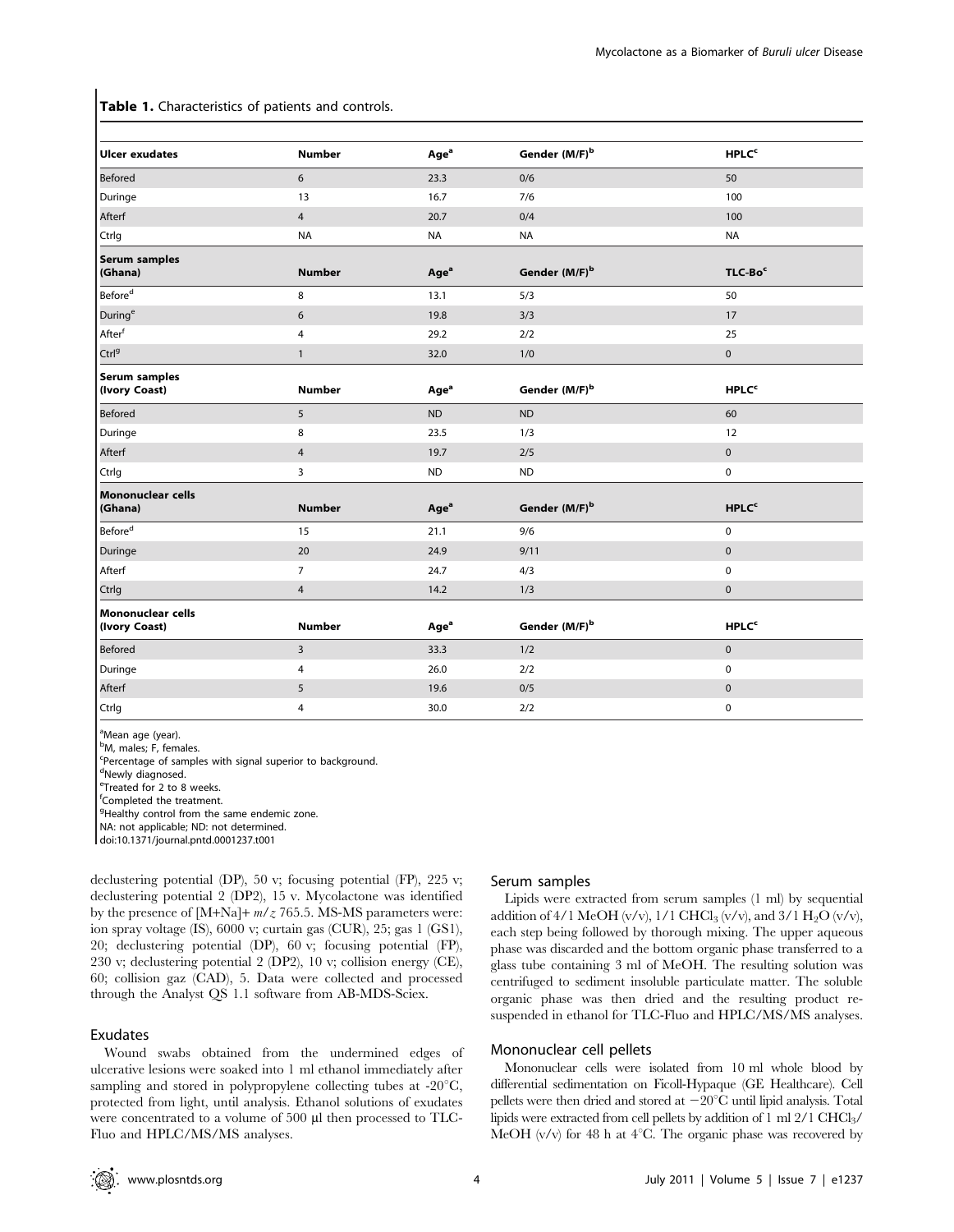

Figure 3. Mycolactone presence is maintained in ulcer exudates during antibiotic therapy. Mean concentration of mycolactone in ulcer exudates harvested before (0 week), during (2 to 8 weeks of treatment), or after completion of the 8 week antibiotic treatment. Dashed horizontal line indicates detection threshold. doi:10.1371/journal.pntd.0001237.g003

addition of  $20\%$  H<sub>2</sub>O (w/v), dried and the resulting product resuspended in ethanol for TLC-Fluo and HPLC/MS/MS analyses.

### Results

## Efficacy of mycolactone extraction from biological samples

We first compared the TLC-Fluo and HPLC/MS/MS approaches for mycolactone detection in the 0–500 ng range, using purified mycolactone as a reference. Both methods were highly sensitive, yielding a detectable signal with only 10 ng mycolactone (Fig. 1A,B). However the fluorescent signal of mycolactone modified by coupling to 2-naphtalene boronic acid was not a linear function of its concentration, whereas the areas of mycolactone elution peaks in HPLC were proportional to mycolactone concentration in the 10–500 ng domain (Fig. 1C). To evaluate the efficacy of mycolactone extraction from biological samples, serum samples  $(1 \text{ ml})$  or mononuclear cell pellets  $(10^6 \text{ cells})$  were spiked with purified mycolactone. We then proceeded to solvent extraction as described in the Methods section, and estimated the proportion of recovered mycolactone using the above-described standard curves. The estimated yields of extraction with organic solvents were of 20% from cell pellets and 10% from serum samples (not shown). Several combinations of solvents were tried that did not improve the recovery of mycolactone.

## Detection of mycolactone in ulcer exudates

Exudate samples were split into two equivalent parts, which were analyzed in parallel for the presence of mycolactone by HPLC/MS/MS or TLC-Fluo. We could not conclude on the presence of mycolactone by TLC-Fluo, because of the comigration of auto-fluorescent compounds (Fig. 2A). Using HPLC determination, elution peaks corresponding to mycolactone were observed in 3/6 newly diagnosed patients and all patients undergoing or completing their course of antibiotic treatment (13/13, 4/4 respectively) (Table 1). To confirm that they effectively contained mycolactone, elution peaks were collected in three patients, and analyzed by MS/MS. In all of them, the characteristic spectrum of mycolactone parent ion  $(m/z 765)$  and products was observed [14], demonstrating the presence and structural integrity of mycolactone in ulcer exudates (Fig. 2B). Notably, the presence of mycolactone in these samples persisted during and after completion of antibiotic therapy (Fig. 3).

#### Detection of mycolactone in blood mononuclear cells

Since our previous experiments in experimentally infected mice demonstrated the presence of mycolactone in circulating mononuclear cells, we analyzed this biological material in BU patients. Whole blood (10 ml) was collected in patients from Ghana and Ivory Coast at various stages of the disease (Table 1) and mononuclear cells were isolated by Ficoll gradient centrifugation. However, no mycolactone could be identified in any of the samples tested (n = 52) by TLC-Fluo or HPLC/MS/MS (not shown).

### Detection of mycolactone in serum

Total lipids were extracted from 1 ml serum samples then analyzed by TLC-Fluo (Ghana samples) or HPLC (Ivory Coast samples) (Table 1). Again, the identification of mycolactone by TLC-Fluo was difficult, because of the co-migration of autofluorescent compounds (Fig. 4A). Using HPLC, mycolactone detection was also hampered by the co-elution of UV-absorbing contaminants (Fig. 4B). We could nevertheless identify mycolactone-like peaks in 3/5 newly diagnosed patients, 1/8 patients undergoing treatment, and 0/4 patients completing treatment. These peaks were collected in two patients and analyzed by MS/ MS. In both of them, the characteristic spectrum of mycolactone parent and product ions could be observed (Fig. 4B). The concentration of circulating mycolactone was evaluated in positive samples by measuring the area of mycolactone elution peaks and subtracting the mean signal of two healthy controls (Fig. 5). Calculated values were in the 40–200 ng/ml range.

## Discussion

In the present study, we investigated whether mycolactone was detectable in easily accessible samples of BU patients. We used two chemical approaches, both requiring the extraction of total lipids by organic solvents. The efficacy of this extraction step, as measured by addition of pure mycolactone to control samples, was mediocre and reduced dramatically the sensitivity of the following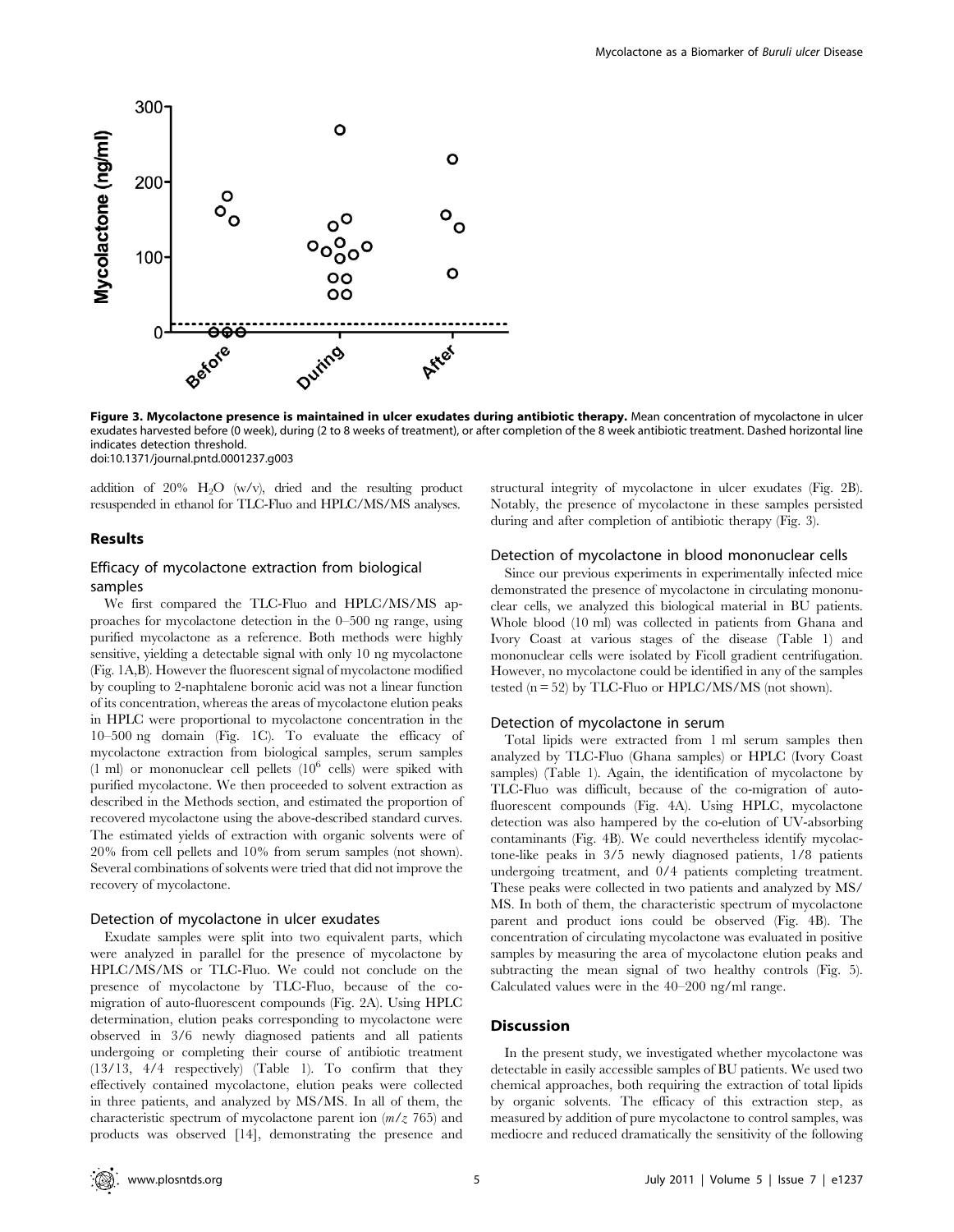

Figure 4. Structurally intact mycolactone is detected in serum samples of BU patients. (A) Example of the fluorescence signals given by serum samples (lanes 2-9), following lipid extraction and analysis by TLC-Fluo. Controls include 1 µg pure mycolactone (lane 1), lipids extracted from a negative serum (lane 10), and then spiked with 1 µg mycolactone (lane 11). The band corresponding to mycolactone is designated by an asterisk. (B) Representative HPLC elution profiles of lipids extracted from serum samples are shown for one healthy control out of 5, and one BU patient among the 4 positive ones. The corresponding MS/MS spectra show the presence of the parent and product ions of mycolactone in this positive sample. Similar results were obtained in a second one. doi:10.1371/journal.pntd.0001237.g004

TLC-Fluo and HPLC determinations. An explanation for such a limited yield of extraction may be that mycolactone associates with biomolecules preventing solvent access, a possibility that we are currently testing by studying the impact of various thermal and enzymatic treatments. If the efficacy and selectivity of mycolactone extraction can be improved, the recently described and fieldfriendly TLC-Fluo detection method may still be an option for mycolactone-based point-of-care diagnostic tests. If not, it will be necessary to design alternative approaches that do not require this purification step.

Using HPLC/MS/MS, we could demonstrate that mycolactone gains access to the peripheral blood of human patients. In previous studies in the mouse model, we detected structurally intact mycolactone in mononuclear cell fractions of pooled blood samples harvested from mice subcutaneously injected with mycolactone, or experimentally infected with M. ulcerans [12]. In the present work, mycolactone could not be identified in blood mononuclear cells. This cell subpopulation was isolated from

10 ml whole blood, and we estimated the maximum yield of mycolactone extraction from mononuclear cell pellets to 20%. If mycolactone effectively reaches blood mononuclear cells in human patients, its cellular concentration may be too low to be detected in the accessible volume of blood. Alternatively, mycolactone may be unstable in the conditions used in the present study to isolate and store mononuclear cell pellets.

In contrast, we were able to demonstrate the presence of structurally intact mycolactone in the serum of 3/5 newly diagnosed BU patients (Table 1). This novel information provides the essential proof of concept for the design of BU diagnostic tests based on mycolactone detection in peripheral blood. Since mycolactone is extracted from serum samples with low efficacy, the number of positive samples and the calculated concentrations of circulating mycolactone are probably underestimated in this study. Whether mycolactone kinetics in serum could be employed to monitor the response to antibiotic treatment will certainly be interesting to investigate further. Our preliminary results suggest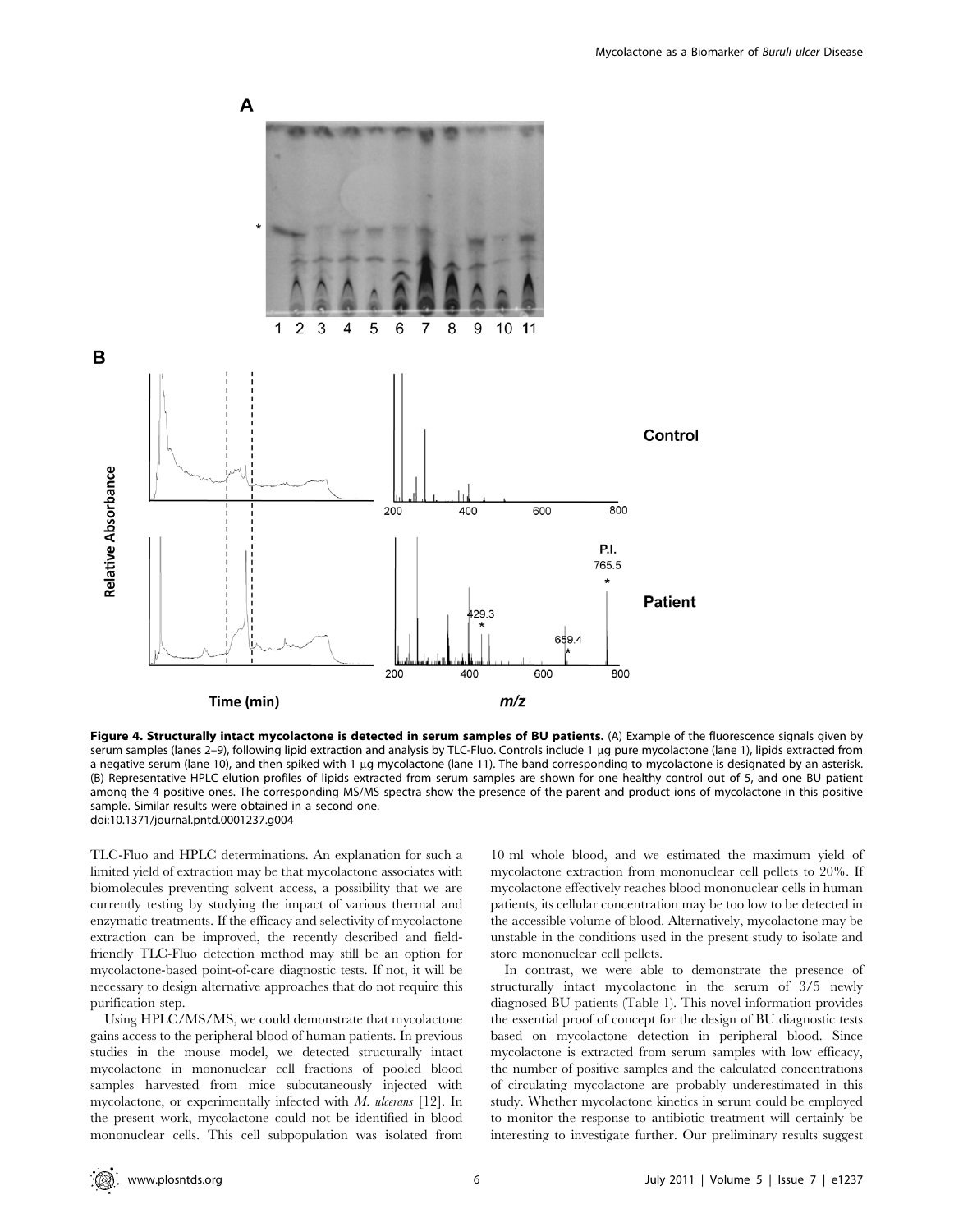

Figure 5. Mycolactone concentration in the serum of BU patients during antibiotic therapy. Mean concentration of mycolactone in serum samples collected before (0 week), during (2 to 8 weeks of treatment), or after completion of the 8 week antibiotic treatment. Dashed horizontal line indicates detection threshold. doi:10.1371/journal.pntd.0001237.g005

that, in spite of a sustained presence in ulcer exudates (Fig. 3), mycolactone concentration (Fig. 5) showed a tendency to decrease in the serum during antibiotic therapy. If confirmed by longitudinal studies, the decay of circulating mycolactone during antibiotic therapy would provide an explanation to the recovery of cellular immune responses during treatment [15,16] and after surgical excision of BU lesions [17].

Here we considered patients at ulcerative stages of the disease. BU is usually diagnosed on the basis of clinical symptoms, as the identification of  $M$ . *ulcerans* by means of cultures or PCR requires dedicated facilities and specialized equipment (reviewed in [18]). Common differential diagnoses of BU include other tropical ulcers (venous, phagedenic, neurogenic), leishmaniasis, yaws and squamous cell carcinoma. The presence of biologically active mycolactone was recently demonstrated in skin biopsies of BU patients [11]. Here we show that mycolactone can be detected in ulcer exudates obtained non-invasively from wound swabs, in a structurally intact form and at concentrations in the 50–200 ng/ml range, which strongly suggests that mycolactone detection in exudates may be of interest for differential diagnosis of the ulcerative forms. Whether mycolactone is present at pre-ulcerative stages in fine-needle aspirates and in the peripheral blood is currently under investigation.

We observed significant amounts of mycolactone in exudates at the end of antibiotic therapy. In some instances, antibiotic pressure may not efficiently block, and could even enhance the production of a toxin. For instance, in patients infected with E. coli O157:H7, the use of antimicrobials has been discouraged because it stimulates toxin production and augments the risk of detrimental, or even fatal

#### References

- 1. Silva MT, Portaels F, Pedrosa J (2009) Pathogenetic mechanisms of the intracellular parasite Mycobacterium ulcerans leading to Buruli ulcer. Lancet Infect Dis 9: 699-710. 2. Walsh DS, Portaels F, Meyers WM (2010) Recent advances in leprosy and
- Buruli ulcer (Mycobacterium ulcerans infection). Curr Opin Infect Dis 23: 445–455. 3. Etuaful S, Carbonnelle B, Grosset J, Lucas S, Horsfield C, et al. (2005) Efficacy
- of the combination rifampin-streptomycin in preventing growth of Mycobacterium ulcerans in early lesions of Buruli ulcer in humans. Antimicrob Agents Chemother 49: 3182–3186.
- 4. Chauty A, Ardant MF, Adeye A, Euverte H, Guedenon A, et al. (2007) Promising clinical efficacy of streptomycin-rifampin combination for treatment of buruli ulcer (Mycobacterium ulcerans disease). Antimicrob Agents Chemother 51: 4029–4035.

complications [19]. Whether antibiotics promote the expression of mycolactone by  $M$ . ulcerans is unknown. However, their efficacy at killing M. ulcerans is not questionable with 4 weeks of treatment leading to culture negativity [3,4,5,6,7]. Although a stimulatory effect of antibiotics on mycolactone production cannot be excluded, our observation suggests that mycolactone persists in cutaneous tissues after the demise of M. ulcerans. Since mycolactone displays inherent ulcerative properties [8], this phenomenon may explain why some BU take considerable time to heal despite remaining culture negative.

The administration of antibiotics is sometimes associated with adverse reactions, excessive inflammation and pain sensation, that paradoxically make the symptoms of infection worse [20]. It is possible that in BU, like in the Jarish-Heixheimer reaction in syphilis or in relapsing fevers, efficient killing of  $M$ . ulcerans by antibiotics leads to the sudden and massive release of bacterial antigens locally that act as immuno-stimulants. Mycolactone displays potent immunosuppressive properties in vitro that are thought to contribute to the cellular response defects of BU patients [21,22,23,24,25]. The rapid decline of mycolactone from the systemic circulation during treatment may thus provoke exuberant inflammatory responses at the level of the lesions, and cause the paradoxical reactions observed in BU disease [26].

#### Author Contributions

Conceived and designed the experiments: FSS ROP MD LGM RVC CD. Performed the experiments: FSS FLC NA IGB PL YA. Analyzed the data: FSS FLC NA CD. Contributed reagents/materials/analysis: MW-J. Wrote the paper: CD.

- 5. Johnson PD (2010) Should antibiotics be given for Buruli ulcer? Lancet 375: 618–619.
- 6. Sarfo FS, Phillips R, Asiedu K, Ampadu E, Bobi N, et al. (2010) Clinical efficacy of combination of rifampin and streptomycin for treatment of Mycobacterium ulcerans disease. Antimicrob Agents Chemother 54: 3678–3685.
- 7. Nienhuis WA, Stienstra Y, Thompson WA, Awuah PC, Abass KM, et al. (2010) Antimicrobial treatment for early, limited Mycobacterium ulcerans infection: a randomised controlled trial. Lancet 375: 664–672.
- 8. George KM, Chatterjee D, Gunawardana G, Welty D, Hayman J, et al. (1999) Mycolactone: a polyketide toxin from Mycobacterium ulcerans required for virulence. Science 283: 854–857.